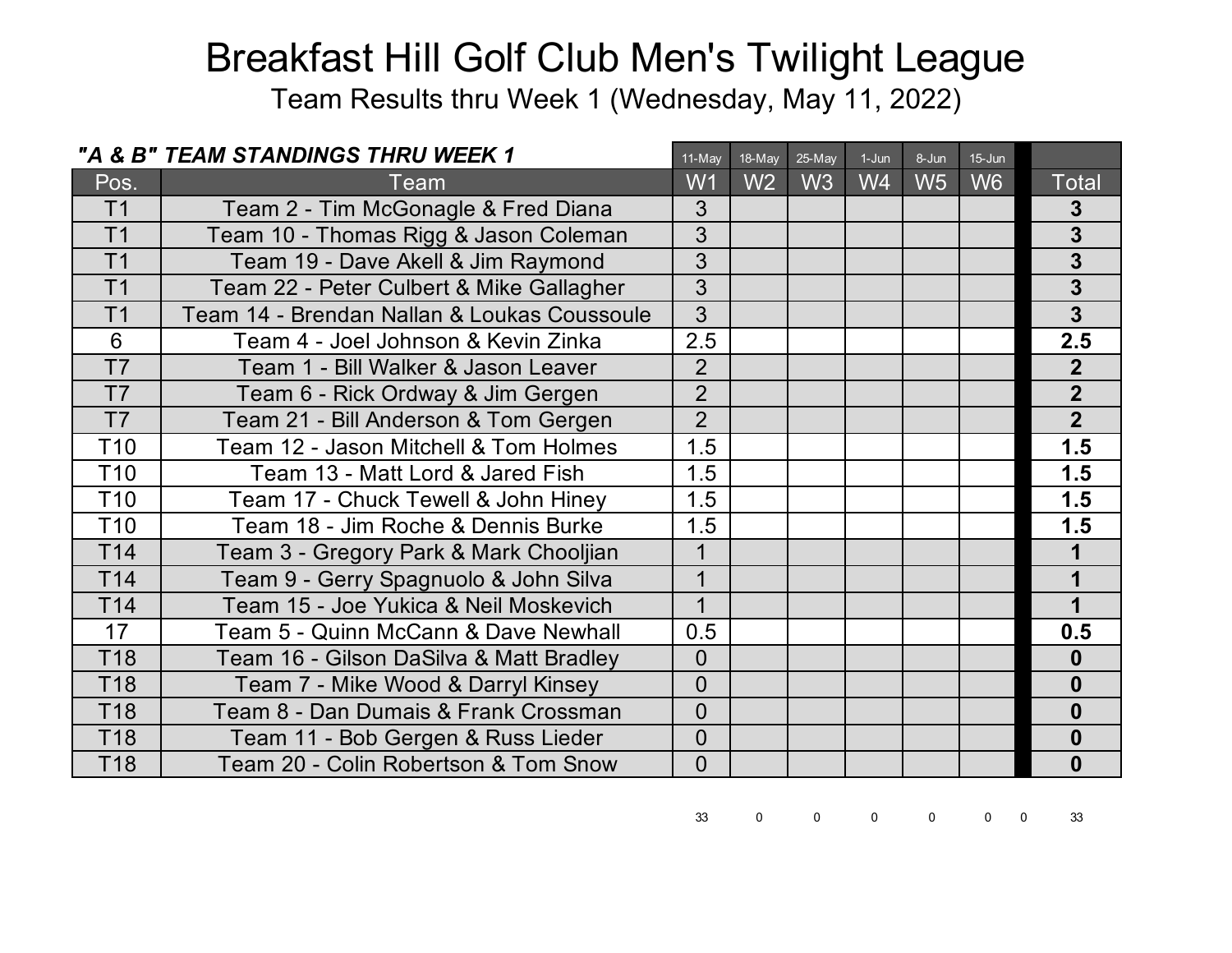Team Results thru Week 1 (Wednesday, May 11, 2022)

|                 | "C & D" TEAM STANDINGS THRU WEEK 1          | 11-May         | 18-May | 25-May         | $1-Jun$ | 8-Jun          | $15 - Jun$     |                         |
|-----------------|---------------------------------------------|----------------|--------|----------------|---------|----------------|----------------|-------------------------|
| Pos.            | Team                                        | W1             | W2     | W <sub>3</sub> | W4      | W <sub>5</sub> | W <sub>6</sub> | Total                   |
| T <sub>1</sub>  | Team 1 - John Bergin & Don Lamb             | 3              |        |                |         |                |                | 3                       |
| T <sub>1</sub>  | Team 7 - Frank Freitas & Chuck Landry       | 3              |        |                |         |                |                | $\overline{3}$          |
| T <sub>1</sub>  | Team 10 - Harry Fallon & Tom Bonenfant      | 3              |        |                |         |                |                | $\mathbf{3}$            |
| T <sub>1</sub>  | Team 14 - John Masterson & Charlie Brewster | 3              |        |                |         |                |                | $\overline{\mathbf{3}}$ |
| T <sub>5</sub>  | Team 8 - Brian Eldredge & Jim Sheehan       | 2.5            |        |                |         |                |                | 2.5                     |
| T <sub>5</sub>  | Team 9 - Jim Porter & John Ennis            | 2.5            |        |                |         |                |                | 2.5                     |
| T <sub>5</sub>  | Team 17 - Dick Goulet & Mark Sorenson       | 2.5            |        |                |         |                |                | 2.5                     |
| T <sub>8</sub>  | Team 6 - Jim Sullivan & Ed Troisi           | $\overline{2}$ |        |                |         |                |                | 2 <sup>1</sup>          |
| T <sub>8</sub>  | Team 18 - John Sillay & John Ruby           | $\overline{2}$ |        |                |         |                |                | $\overline{2}$          |
| T <sub>8</sub>  | Team 19 - Chuck Hayes & Logan Reilly        | $\overline{2}$ |        |                |         |                |                | 2 <sup>1</sup>          |
| T <sub>11</sub> | Team 4 - Chris Reaney & Bob Krieger         | 1.5            |        |                |         |                |                | 1.5                     |
| <b>T11</b>      | Team 5 - Ray Miller & Tom Argue             | 1.5            |        |                |         |                |                | 1.5                     |
| <b>T13</b>      | Team 3 - Paul McKie & Al Bradley            | 1              |        |                |         |                |                |                         |
| <b>T13</b>      | Team 11 - Eric Dufour & Gene Curcio         | $\overline{1}$ |        |                |         |                |                |                         |
| <b>T13</b>      | Team 12 - Steve Burdeau & Jim Maguire       |                |        |                |         |                |                |                         |
| <b>T16</b>      | Team 13 - Dave Pickering & Mike Gootee      | 0.5            |        |                |         |                |                | 0.5                     |
| <b>T16</b>      | Team 21 - Matt Boudrias & Brad Parsons      | 0.5            |        |                |         |                |                | 0.5                     |
| <b>T16</b>      | Team 22 - John Dickison & Chet Holt         | 0.5            |        |                |         |                |                | 0.5                     |
| T <sub>19</sub> | Team 2 - Tim McSweeney & Paul Donnelly      | $\overline{0}$ |        |                |         |                |                | $\bf{0}$                |
| T <sub>19</sub> | Team 15 - Kyle Albertini & Darrin Young     | $\overline{0}$ |        |                |         |                |                | $\boldsymbol{0}$        |
| T <sub>19</sub> | Team 16 - Steve Paquette & Steve McLane     | $\Omega$       |        |                |         |                |                | $\bf{0}$                |
| T <sub>19</sub> | Team 20 - Tommy Reynolds & John Fay         | $\Omega$       |        |                |         |                |                | $\boldsymbol{0}$        |

33 0 0 0 0 0 0 33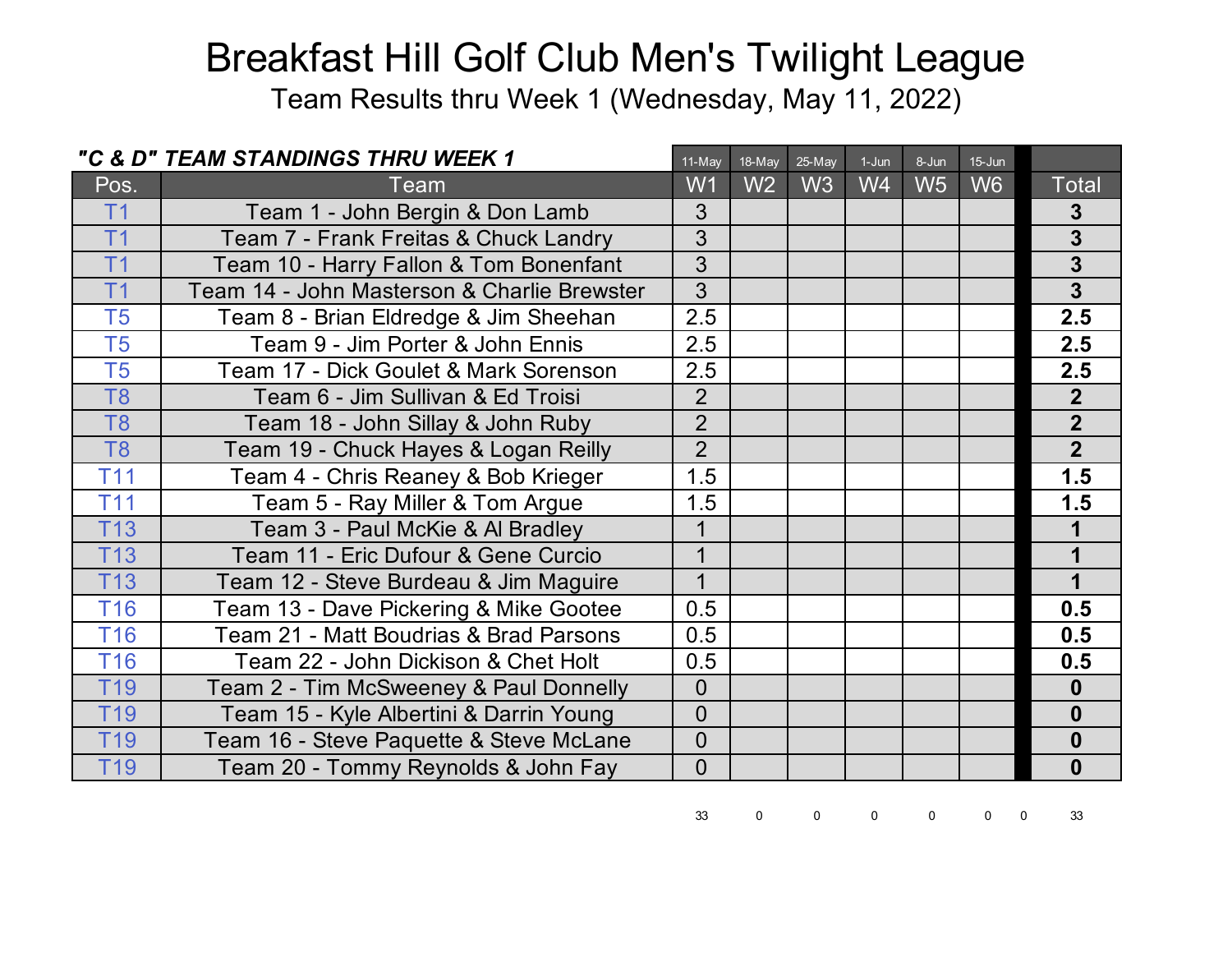Team Results thru Week 1 (Wednesday, May 11, 2022)

|                 | "A & B" INDIVIDUAL STANDINGS THRU WEEK 1 | 11-May         | 18-May         | 25-May | $1-Jun$        | 8-Jun          | $15 - Jun$     |              |
|-----------------|------------------------------------------|----------------|----------------|--------|----------------|----------------|----------------|--------------|
| Pos.            | Player                                   | W <sub>1</sub> | W <sub>2</sub> | W3     | W <sub>4</sub> | W <sub>5</sub> | W <sub>6</sub> | <b>Total</b> |
| T1              | <b>AKELL, Dave</b>                       | $\overline{1}$ |                |        |                |                |                | 1            |
| T <sub>1</sub>  | <b>BURKE, Dennis</b>                     | 1              |                |        |                |                |                | 1            |
| T <sub>1</sub>  | <b>CHOOLJIAN, Mark</b>                   |                |                |        |                |                |                |              |
| T <sub>1</sub>  | <b>COLEMAN, Jason</b>                    |                |                |        |                |                |                |              |
| T <sub>1</sub>  | COUSSOULE, Loukas                        |                |                |        |                |                |                |              |
| T <sub>1</sub>  | <b>CULBERT, Peter</b>                    | 1              |                |        |                |                |                | 1            |
| T <sub>1</sub>  | DIANA, Fred                              |                |                |        |                |                |                |              |
| T <sub>1</sub>  | <b>GALLAGHER, Michael</b>                |                |                |        |                |                |                |              |
| $\overline{11}$ | <b>GERGEN, Tom</b>                       | 1              |                |        |                |                |                |              |
| T <sub>1</sub>  | JOHNSON, Joel                            | 1              |                |        |                |                |                | 1            |
| T <sub>1</sub>  | McGONAGLE, Tim                           | 1              |                |        |                |                |                | 1            |
| T <sub>1</sub>  | MITCHELL, Jason                          |                |                |        |                |                |                | 1            |
| T1              | MOSKEVICH, Neil                          |                |                |        |                |                |                |              |
| T <sub>1</sub>  | NALLAN, Brendan                          | 1              |                |        |                |                |                | 1            |
| T1              | <b>ORDWAY, Rick</b>                      |                |                |        |                |                |                |              |
| T <sub>1</sub>  | RAYMOND, Jim                             |                |                |        |                |                |                |              |
| T <sub>1</sub>  | RIGG, Thomas                             |                |                |        |                |                |                |              |
| T1              | SPAGNUOLO, Gerry                         | 1              |                |        |                |                |                | 1            |
| T <sub>1</sub>  | TEWELL, Chuck                            |                |                |        |                |                |                | 1            |
| T <sub>1</sub>  | <b>WALKER, Bill</b>                      |                |                |        |                |                |                |              |
| T <sub>1</sub>  | ZINKA, Kevin                             | 1              |                |        |                |                |                | 1            |
| <b>T22</b>      | FISH, Jared                              | 0.5            |                |        |                |                |                | 0.5          |
| T22             | HINEY, John                              | 0.5            |                |        |                |                |                | 0.5          |
| T24             | <b>CROSSMAN, Frank</b>                   | $\overline{0}$ |                |        |                |                |                | $\mathbf 0$  |
| T24             | <b>GERGEN, Jim</b>                       | $\overline{0}$ |                |        |                |                |                | $\mathbf 0$  |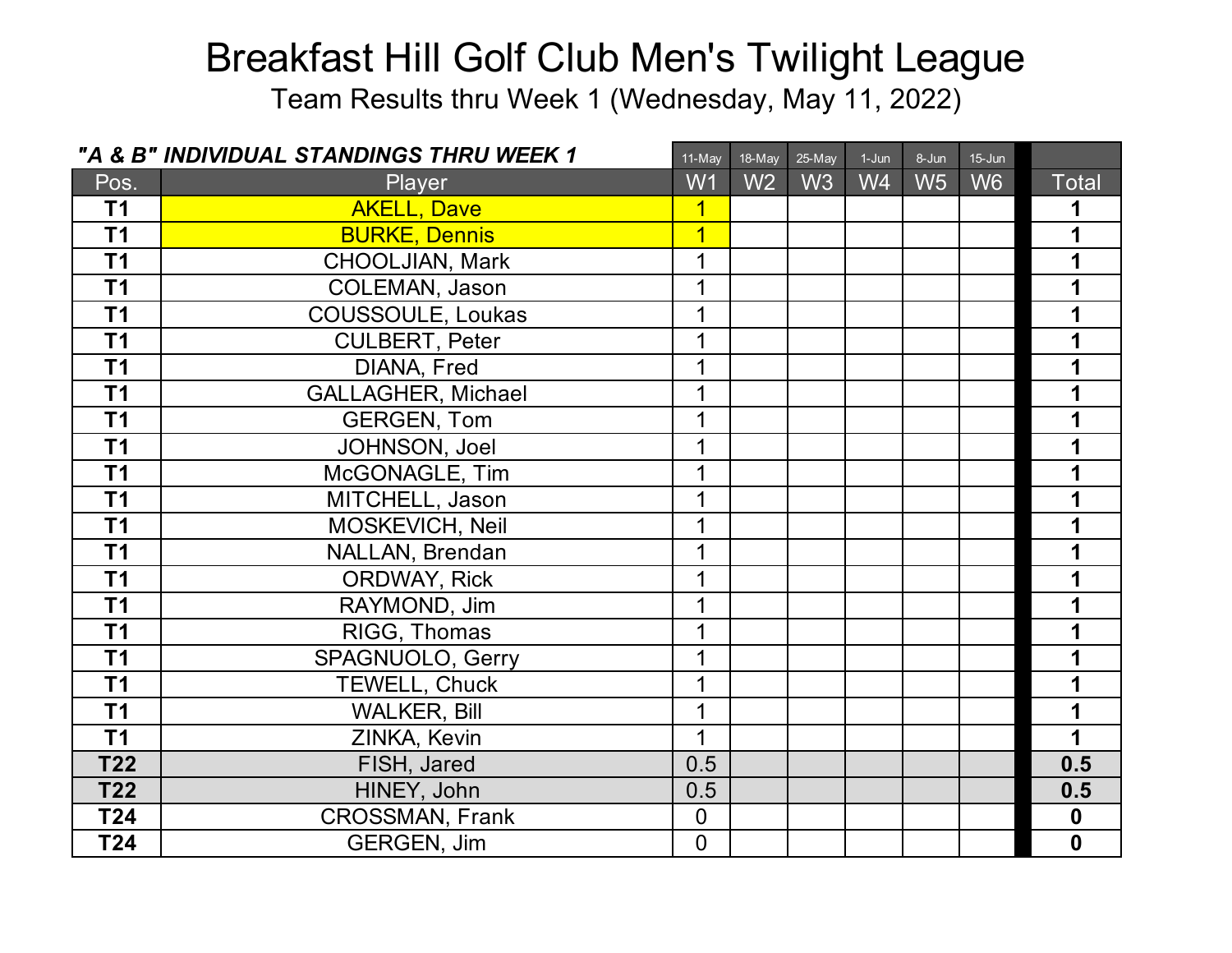T24 | KINSEY, Darryl Week 1 (Wednesday, May 11, 2022) **10** 

#### *"A & B" INDIVIDUAL STANDINGS THRU WEEK 1 - CONTINUED*

| T24 | SILVA, John           | $\overline{0}$ |  |  | $\bf{0}$         |
|-----|-----------------------|----------------|--|--|------------------|
| T24 | SNOW, Tom             | $\overline{0}$ |  |  | $\boldsymbol{0}$ |
| T24 | <b>ANDERSON, Bill</b> | $\overline{0}$ |  |  | $\boldsymbol{0}$ |
| T24 | <b>BRADLEY, Matt</b>  | $\Omega$       |  |  | $\boldsymbol{0}$ |
| T24 | DaSILVA, Gilson       | $\overline{0}$ |  |  | 0                |
| T24 | DUMAIS, Dan           | $\overline{0}$ |  |  | $\bf{0}$         |
| T24 | <b>GERGEN, Bob</b>    | $\overline{0}$ |  |  | 0                |
| T24 | HOLMES, Tom           | $\overline{0}$ |  |  | 0                |
| T24 | LEAVER, Jason         | $\overline{0}$ |  |  | $\bf{0}$         |
| T24 | LIEDER, Russell       | $\overline{0}$ |  |  | $\boldsymbol{0}$ |
| T24 | LORD, Matt            | $\overline{0}$ |  |  | $\boldsymbol{0}$ |
| T24 | McCANN, Quinn         | $\Omega$       |  |  | $\boldsymbol{0}$ |
| T24 | <b>NEWHALL, Dave</b>  | $\Omega$       |  |  | $\boldsymbol{0}$ |
| T24 | PARK, Gregory         | $\overline{0}$ |  |  | $\bf{0}$         |
| T24 | ROBERTSON, Colin      | $\overline{0}$ |  |  | $\mathbf 0$      |
| T24 | ROCHE, Jim            | $\overline{0}$ |  |  | $\bf{0}$         |
| T24 | WOOD, Mike            | $\overline{0}$ |  |  | $\bf{0}$         |
| T24 | YUKICA, Joe           | $\overline{0}$ |  |  | $\bf{0}$         |

22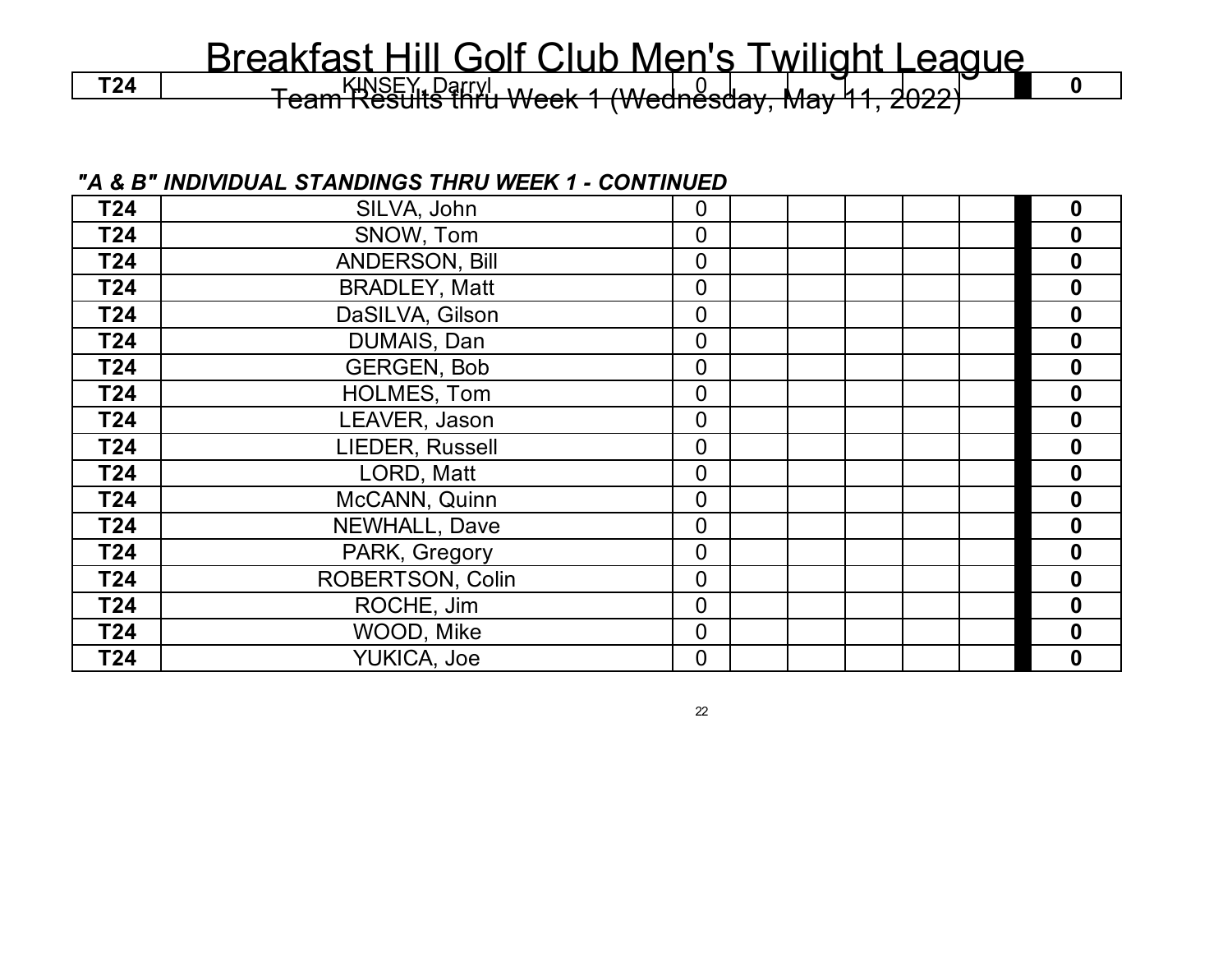Team Results thru Week 1 (Wednesday, May 11, 2022)

|                 | "C & D" INDIVIDUAL STANDINGS THRU WEEK 1 | 11-May | 18-May         | 25-May | $1-Jun$        | 8-Jun          | $15 - Jun$     |              |
|-----------------|------------------------------------------|--------|----------------|--------|----------------|----------------|----------------|--------------|
| Pos.            | Player                                   | W1     | W <sub>2</sub> | W3     | W <sub>4</sub> | W <sub>5</sub> | W <sub>6</sub> | <b>Total</b> |
| T <sub>1</sub>  | BERGIN, John                             | 1      |                |        |                |                |                | 1            |
| T1              | <b>BONENFANT, Tom</b>                    | 1      |                |        |                |                |                | 1            |
| $\overline{11}$ | <b>BREWSTER, Charlie</b>                 | 1      |                |        |                |                |                | 1            |
| T <sub>1</sub>  | <b>BURDEAU, Steve</b>                    | 1      |                |        |                |                |                |              |
| $\overline{11}$ | CURCIO, Gene                             | 1      |                |        |                |                |                |              |
| T <sub>1</sub>  | ENNIS, John                              | 1      |                |        |                |                |                | 1            |
| T <sub>1</sub>  | FALLON, Harry                            | 1      |                |        |                |                |                | 1            |
| T <sub>1</sub>  | FREITAS, Frank                           | 1      |                |        |                |                |                |              |
| $\overline{11}$ | HAYES, Chuck                             | 1      |                |        |                |                |                |              |
| T <sub>1</sub>  | <b>KRIEGER, Bob</b>                      | 1      |                |        |                |                |                | 1            |
| T <sub>1</sub>  | LAMB, Don                                | 1      |                |        |                |                |                | 1            |
| T <sub>1</sub>  | LANDRY, Chuck                            | 1      |                |        |                |                |                | 1            |
| T <sub>1</sub>  | MASTERSON, John                          | 1      |                |        |                |                |                | 1            |
| T <sub>1</sub>  | McKIE, Paul                              | 1      |                |        |                |                |                | 1            |
| T <sub>1</sub>  | MILLER, Ray                              | 1      |                |        |                |                |                | 1            |
| T <sub>1</sub>  | RUBY, John                               | 1      |                |        |                |                |                | 1            |
| T <sub>1</sub>  | SHEEHAN, James                           | 1      |                |        |                |                |                | 1            |
| T1              | <b>SORENSON, Mark</b>                    | 1      |                |        |                |                |                | 1            |
| T <sub>1</sub>  | TROISI, Ed                               | 1      |                |        |                |                |                | 1            |
| <b>T20</b>      | <b>BOUDRIAS, Matt</b>                    | 0.5    |                |        |                |                |                | 0.5          |
| <b>T20</b>      | <b>DICKISON, John</b>                    | 0.5    |                |        |                |                |                | 0.5          |
| <b>T20</b>      | ELDREDGE, Brian                          | 0.5    |                |        |                |                |                | 0.5          |
| <b>T20</b>      | <b>GOULET, Dick</b>                      | 0.5    |                |        |                |                |                | 0.5          |
| <b>T20</b>      | PICKERING, Dave                          | 0.5    |                |        |                |                |                | 0.5          |
| <b>T20</b>      | PORTER, Jim                              | 0.5    |                |        |                |                |                | 0.5          |